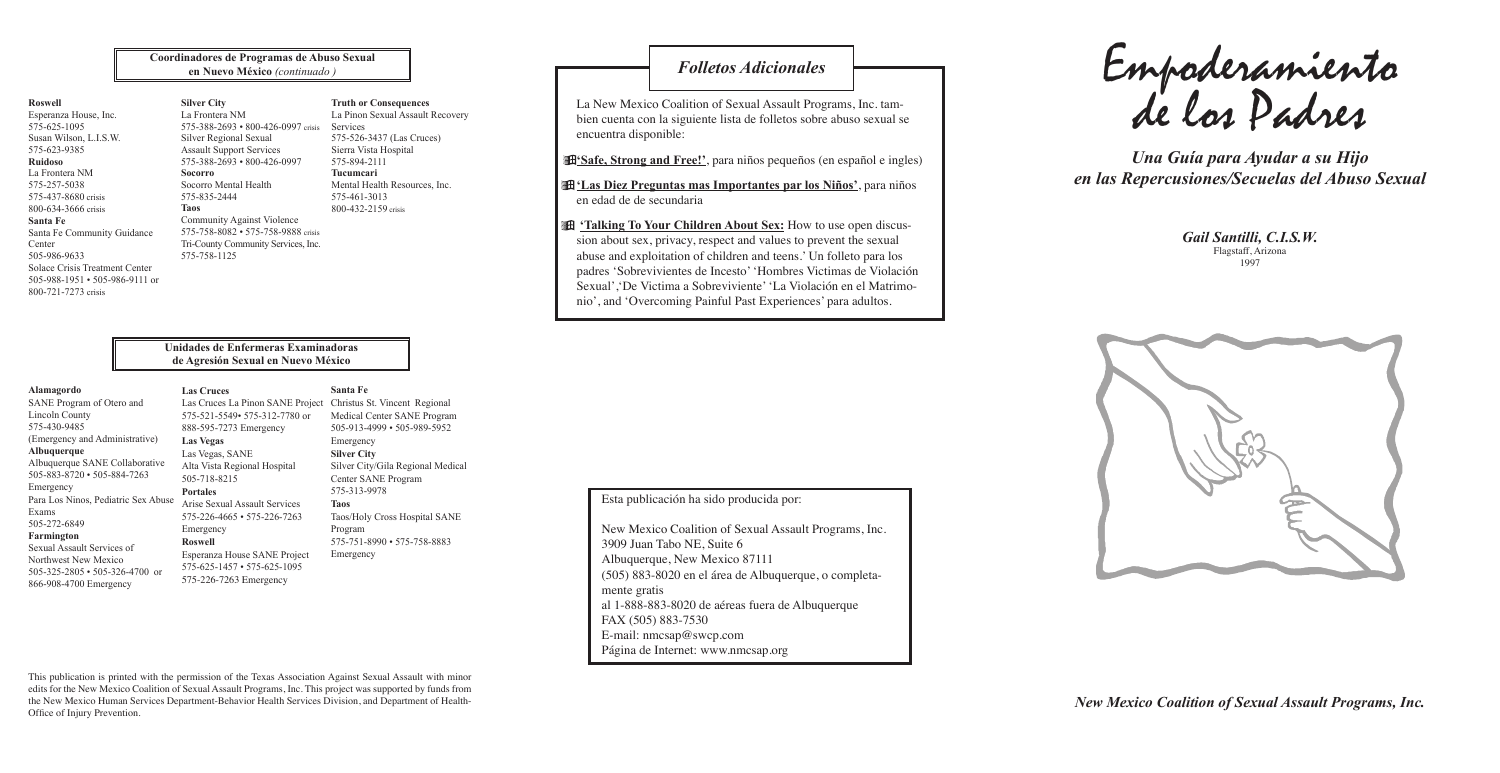#### *Nota para los padres...*  $\frac{1}{\sqrt{2}}$  make the use of use of use of use of use of use of use of use of use of use of use of use of use of use of use of use of use of use of use of use of use of use of use of use of use of use of use of use of use  $\frac{1}{2}$  and  $\frac{1}{2}$  this information because  $\frac{1}{2}$ and pure too puur come

Ambos, niños y las niñas quienes sufren de  $\frac{1}{2}$  abuso sexual y todas las secciones de este folleto informativo aplican de la misma manera a niños y morman completar de la misma manera a misso y niñas. Con el propósito de realizar este folleto de una manera fácil de leer, el uso de los dos géneros se utiliza de forma alterna de manera que un género se utiliza en cada párrafo.

and all sections of this information of the third information of the third information of the third information

*and I wake in the night at the least sound Cuando la desesperanza por el mundo me invade in fear of what my life and my children's lives may be, When despair for the world grows in me y me despierto por la noche con el ultimo sonido When despair for the world grows in me b incresspictive por la nounce con creations sounds* con temor de lo que será de mi vida y la vida de mis hijos voy y me acuesto en donde mi pato de madera *I come into the peace of wild things I go and lie down where the wood drake menta menta i coma*<br>*yo me siento en paz por las cosas silvestres restaurants in his beauty on feeds.*  $\alpha$  *g and the great heron feeds. descansa su belleza en el agua, y la grandiosa garza se alirestains in strikts in the water, fine great heron galler* start.

*And I feel above me the day-blind stars who do not tax their lives with forethought que no pagan tributo ni premeditan sobre who do not tax their lives with forethought* que no pagan niveas in premeanantessive<br>una pena. Yo entro en presencia de la tranquilidad del agua *Independent starts of the grace metal de la manquindade del agus Y siento por encima de mi las estrellas antes del amanecer en sieme por silema as in lights concluded with the silence I rest in the grace of the world, and am free. descanso en la paz del mundo, y me libero.*  Ĭ *I rest in the grace of the world, and am free. Abota para los padres...*<br> *Nota para los padres...*<br> *Ambos, niños y las niñas quienes sufren de*<br> *abuso sexual y todas las secciones de este folleto*<br> *abuso sexual y todas las secciones de este folleto*<br> *abuso sexual* 

*When despair for the world grows in me*

9

#### *The Peace of Wild Things La Paz de las Cosas Silvestres The Peace of Wild Things*

*--Wendell Berry --Wendell Berry*





Mental Health Resources, 575-769-2345 • 800-432-2159

La siguiente es una lista de agencias de salud mental con consejeros profesionales y preparados para ayudar a sobrevivientes de abuso sexual. Usted puede decidir si desea hablar con alguien por teléfono antes de hacerlo en persona. Usted tal vez desee participar en un grupo para sobrevivientes de incesto. De cualquier manera, encuentre a un terapista quien crea sus sentimientos y recuerdos. Dese tiempo y compasión. Usted necesitara los dos.

 *'No importa lo que ha ocurrido en su pasado, el mundo necesita sus mejores contribuciones. Usted solo puede dar lo mejor siendo lo mejor de si mismo; y esto solamente es posible si usted considera que merece alivio emocional.' (Betty Caponera, Ph.D., Overcoming Painful Past Experiences)*

# **Alamogordo**

La Frontera NM 575-437-7404 **Albuquerque** Rape Crisis Center of Central 505-266-7711 Para Los Ninos 505-272-6849 Agave Health 505-338-3320 Programs for Children & Adolescents 272-2190 • 272-2800 After 5pm Sequoia Adolescent Treatment Center 505-344-4673 **Anthony** Valle del Sol 575-882-5101 **Artesia** Counseling Associates 575-623-1480 **Bernalillo** Valle del Sol 505-867-2383 **Carlsbad**

Carlsbad Mental Health 575-885-4836

#### **Clayton**

Tri-County Community Services, Inc. 575-374-2032

**Clovis**

**Deming** La Frontera NM 575-546-2174 800-426-0997 crisis

| Coordinadores de Programas de Abuso<br>Sexual en Nuevo México                                                                                                                                                                                                                                                                                                                                                                                     |                                                                                                                                                                                                                                                                                                                                                                                                                                                                                                                 |                                                                                                                                                                                                                                                                                                                                                                                                                                                                                                                                                                                                                                                                                                                                                                                                                                                                                                                                                                                                       |
|---------------------------------------------------------------------------------------------------------------------------------------------------------------------------------------------------------------------------------------------------------------------------------------------------------------------------------------------------------------------------------------------------------------------------------------------------|-----------------------------------------------------------------------------------------------------------------------------------------------------------------------------------------------------------------------------------------------------------------------------------------------------------------------------------------------------------------------------------------------------------------------------------------------------------------------------------------------------------------|-------------------------------------------------------------------------------------------------------------------------------------------------------------------------------------------------------------------------------------------------------------------------------------------------------------------------------------------------------------------------------------------------------------------------------------------------------------------------------------------------------------------------------------------------------------------------------------------------------------------------------------------------------------------------------------------------------------------------------------------------------------------------------------------------------------------------------------------------------------------------------------------------------------------------------------------------------------------------------------------------------|
| Espanola<br>Ana Guldan<br>505-927-6587<br>Health Center<br>l NM<br>505-747-7400<br>505-747-3259<br>Estancia<br>Valle del Sol<br>505-384-0220<br>Farmington<br>505-326-7878<br>Center (PMS)<br>505-566-0345<br>505-325-2805<br><b>Ft. Sumner</b><br>575-769-2345<br>Gallup<br>505-863-3828<br><b>Grants</b><br>Valle del Sol<br><b>Hobbs</b><br>575-393-3168<br>Inc.<br><b>Las Cruces</b><br>159<br>La Frontera NM<br>575-647-2830<br>575-526-3437 | PMS Valley Community<br>Tewa Women United<br>505-865-4739 crisis<br>Desert View Family<br>Counseling Center<br>Farmington Community Health<br>Sexual Assault Services of<br>Northwest New Mexico<br>Mental Health Resources, Inc.<br>877-579-8001 crisis<br>Western NM Counseling Services<br>800-649-0181 crisis<br>505-287-7985 • 800-287-0212<br>Guidance Center of Lea County<br>575-393-6633 crisis<br>575-392-0966 for adolescents<br>La Piñón Sexual Assault<br>Recovery Services<br>888-595-7273 crisis | <b>Las Vegas</b><br>NM Behavioral Health Institute at<br>Las Vegas Community Based Services<br>505-454-5134 • 505-425-1048<br>Lordsburg<br>La Frontera NM<br>505-542-3304<br><b>Los Alamos</b><br>Los Alamos Family Council<br>505-662-3264 • 505-662-4422 crisis<br><b>Los Lunas</b><br>Agave Health<br>505-866-2300<br>Valle del Sol<br>505-865-3350 • 505-865-3359 crisis<br>Lovington<br>Guidance Center of Lea County<br>575-396-3818<br><b>Portales</b><br>Arise Sexual Assault Services<br>575-226-4665 • 575-226-7263<br>Mental Health Resources, Inc.<br>575-769-2345 (Clovis) • 800-432-2159<br>crisis<br>Raton<br>Tri-County Community Services, Inc.<br>Mental Health Clinic<br>575-445-2754<br><b>Reserve</b><br>Border Area Mental Health Services,<br>Inc.<br>575-533-6649<br><b>Rio Rancho</b><br>Rio Rancho Family Health Center<br>505-896-0928 • 888-920-6333 crisis<br>Rio Rancho Valencia Counseling<br>505-891-2990<br>Roswell<br>Turquoise Health and Wellness<br>575-623-1480 |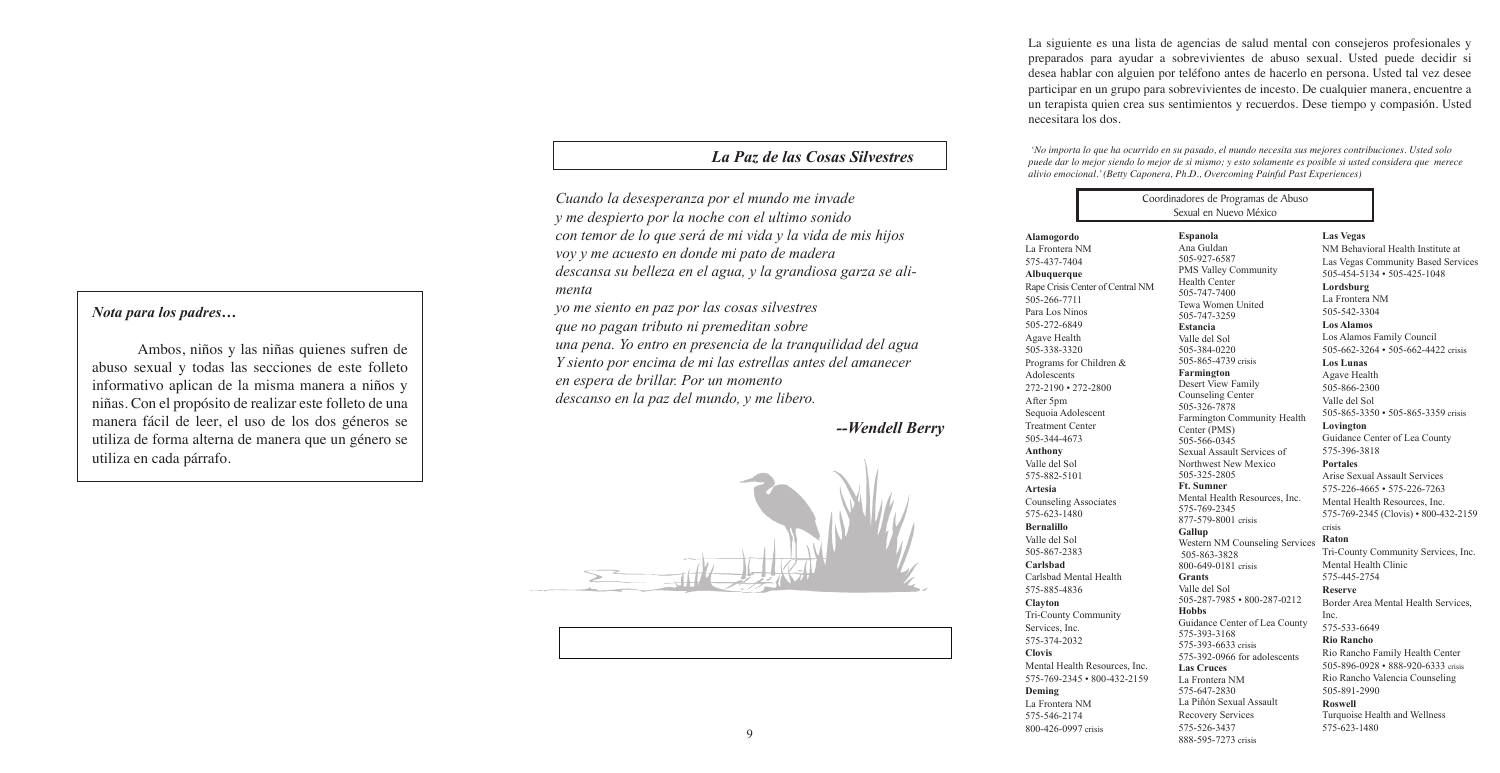- Monitoreado las cosas a las que mi hijo se expone: TV, pelícu las, revistas, personas?
- Dado oportunidades a mi hijo para sentir que ha logrado desarrollar alguna habilidad o tenido la responsabilidad que contribuye a su propio bienestar?

#### *Sexo y Seguridad*

 $i$ <sup>Y</sup>o he…

- $\Box$  Leído materiales sobre educación sexual con mi hijo?
- $\Box$  Educado a mi hijo sobre información básica sobre partes y f unciones del cuerpo, y sobre el desarrollo sexual normal?
- Enseñado a mi hijo que hacer en situaciones sexuales confu sas o espantosas?
- Escuchado cuando mi hijo me da pistas sobre su necesidad de hablar acerca de asuntos sexuales o de seguridad?

## *Sexo y Seguridad*

¿Yo he…

- $\Box$  Establecido una rutina y reglas de comportamiento con ex pectativas que son respetadas en nuestra casa?
- $\Box$  Enseñado a mi hija como hacer y conservar amistades y creado un espacio en donde mi hijo puede socializar con sus amigas?
- $\Box$  Creado oportunidades para que mi hija se involucre en actividades fuera de la casa en las que ella puede sentirse exitosa realizándolas?
- $\Box$  Involucrado en las actividades sociales y escolares de mi hijo y le he brindado el apoyo necesario?

# *Yo*

 $i$ <sup>Y</sup>o he...

- $\Box$  Encontrado la ayuda necesaria para mi y para mi familia? Grupos de apoyo Consejero/terapista
- $\Box$  Hecho un plan para saber como cuidarme a mi misma? Amistades Involucrándome en actividades religiosas Haciendo ejercicio De otra manera
- $\Box$  Comprometido a brindar lo que sea necesario para la recuper ación de mi hijo: transportación a servicios y citas, cooperación con agencias/tribunales, luchar por las necesi dades de mi hijo?
- □ Reído o sonreído acerca de algo hoy día?

Empoderamiento de los Padres

*Una Guía para Ayudar a su Hijo en las Repercusiones/Secuelas del Abuso Sexual*

Probablemente usted siente que sus vidas nunca serán nuevamente igual. Usted tal vez se pregunte cual será el efecto del tocamiento inapropiado de su hijo y si hay algo que usted puede hacer para ayudar. Los padres frecuentemente se sienten excluidos en el proceso de la recuperación. Aparte de proveer transportación e información a las agencias profesionales o de ayuda, los padres frecuentemente dicen sentirse impotentes o aislados en su deseo de contribuir para mejorar las cosas en y la situación de sus hijos.

Los padres pueden y deben jugar papeles vitales durante este tiempo en la vida de sus hijos. El apoyo de los padres y su participación reconoce los eventos abusivos Y forma parte del proceso de sanación es crucial para el niño. Mientras que muchos niños necesitan y se benefician de terapia por parte de profesionales calificados, la terapia tiene limitaciones: ocurre una vez a la semana por una hora (a lo mejor), y no dura (o no debería durar) por siempre. Es la intervención de los padres lo que puede proveer los beneficios más impactantes y duraderos para un niño.

Este folleto fue creado con la intención de que usted lo utilice idealmente en combinación con un programa profesional ya establecido: puede ser un tipo de terapia individual, familiar, o grupal. Es un punto de partida para que los padres empiecen a satisfacer las necesidades de su hijo en relación a las secuelas causadas por una experiencia de la infancia tan terrible y única como lo es el abuso sexual.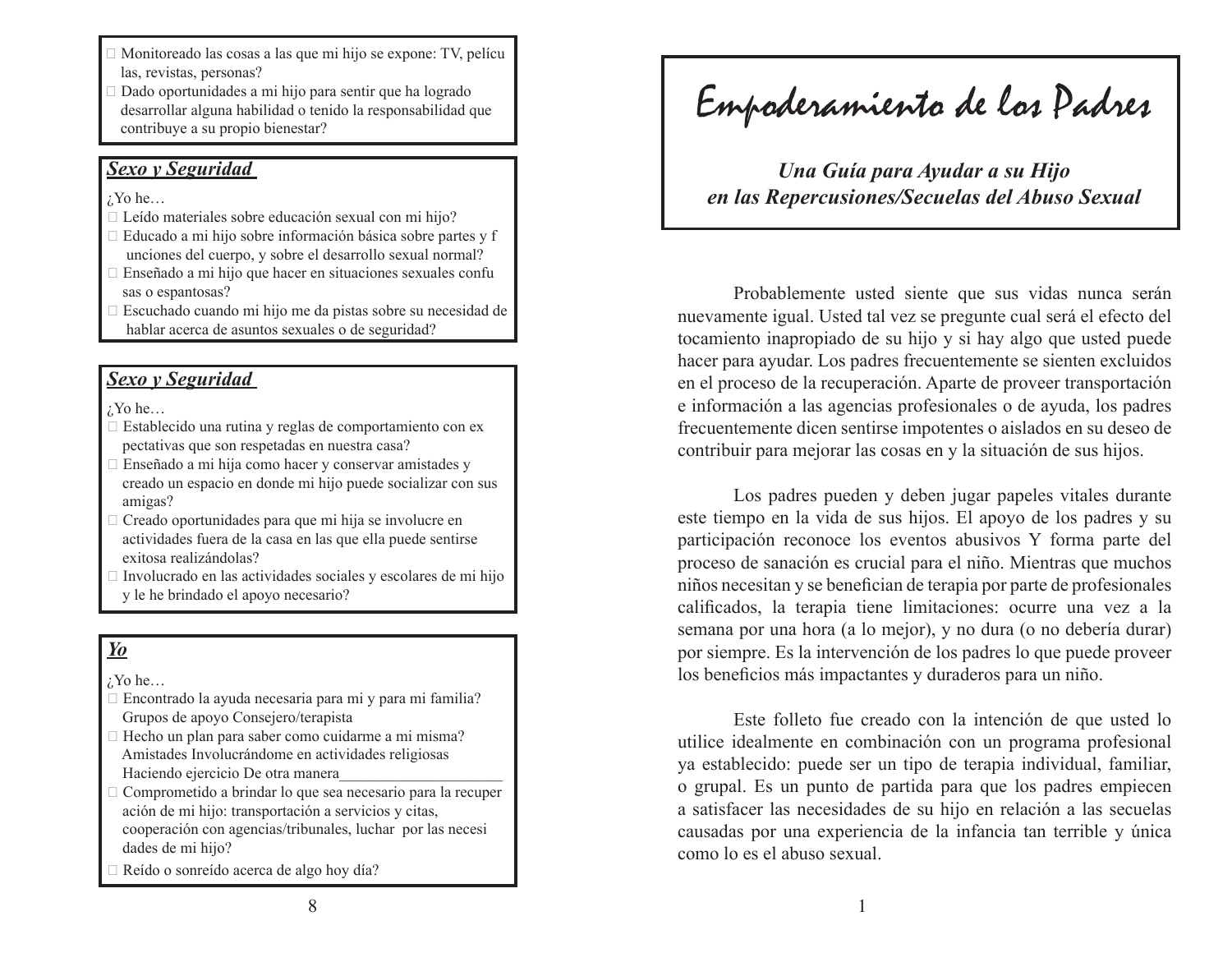# *Manteniendo a Su Hijo Seguro*

#### *Establezca Límites*

Su hija ha sufrido una violación de la integridad de su cuerpo por el hecho de ser abusada. Es importante que usted re-establezca el sentido de que su cuerpo le pertenece solamente a ella, de que es especial y hermosa porque ella es especial y hermosa, no porque un adulto esta interesado en sus partes genitales. Usted puede hacer esto enseñándole, dándole el ejemplo, y creando oportunidades diariamente para que sienta que su cuerpo es algo privado y ella tiene el control de el.

Establezca estándares claros de pudor y privacidad en las áreas para vestirse, usar el baño, ducharse, y en general la forma en que físicamente se trata cada parte del cuerpo entre la familia. Algunos ejemplos serian reglas sobre cerrar la puerta, prohibición de desnudez o del uso de ropa interior, monitoreo de videos y programas televisivos con contenido sexual o violento, y reglas claras para todos sobre como tocar (por ejemplo, en formas de juego, cuando alguien dice "detente", eso significa DETENTE y debe ser respetada). Es de esperarse que también los adultos, hermanos mayores, y visitantes en la casa deban seguir estos estándares.

Este consciente de cómo trata usted el cuerpo de su hijo: aunque la cercanía y el afecto, lo abrazos y los besos son vitales, este consciente de la posibilidad de que usted este siendo demasiado afectuoso físicamente con su hija. Fomente a su hija a "hacer por el misma" las cosas que es capas de hacer; conforme ella este apropiadamente desarrollada y lista para peinar su cabello, lavar su cuerpo, cerrar el zíper de su chaqueta, -- ¡permítale hacerlo! Fomente independencia en el auto cuidado diario, durmiendo, y en actividades con sus compañeras(os) de juego. Su hijo tal vez no le de a conocer que esta listo(a) para estas cosas hasta que

sentir que esto existe dentro de usted, y verlo manifestándose en su vida.

Mientras su hija le ve recuperando el control sobre sus emociones, su horario, sus relaciones cotidianas, esto le transmitirá a ella que la normalidad es posible. Cuando su hija cree esto, cualquier estigma que siente será minimizado y ella podrá iniciar a sentirse esperanzada sobre sus propias habilidades y su futuro.

El abuso sexual es solo una serie de eventos en la vida de un niño. Son todas las otras experiencias con personas saludables y amorosas, un ambiente consistente, franqueza e información correcta le ayudaran a su hijo. Insista en buscar personas profesionales y competentes que puedan ayudarle a usted y a su hijo, y manténgase involucrado/a activamente y de manera positiva acerca del proceso.

USTED es la persona clave en el proceso de sanación de su hijo. Habilítese usted mismo/a con conocimiento, con auto cuidado saludable, con apoyo: optimismo, valor, y la sanación llegara.

# ☐ *Lista Para Los Padres De Cosas Por Hacer*

#### *Limites*

#### *¿Yo he…*

- Explicado claramente las reglas sobre modestia en la forma de vestir, usar el baño, ducharse, dormir, y vestir?
- Pensado sobre cómo nos tocamos unos a los otros en nuestra familia, para mostrar afección, enojo, o para disciplinar?
- Asegurado que los vecinos, niñeras, invitados, y otros miem bros de la familia respetan mis reglas sobre pudor, y contacto físico?
- Motivado a mi hijo a "hacer por el mismo" las cosas que el puede?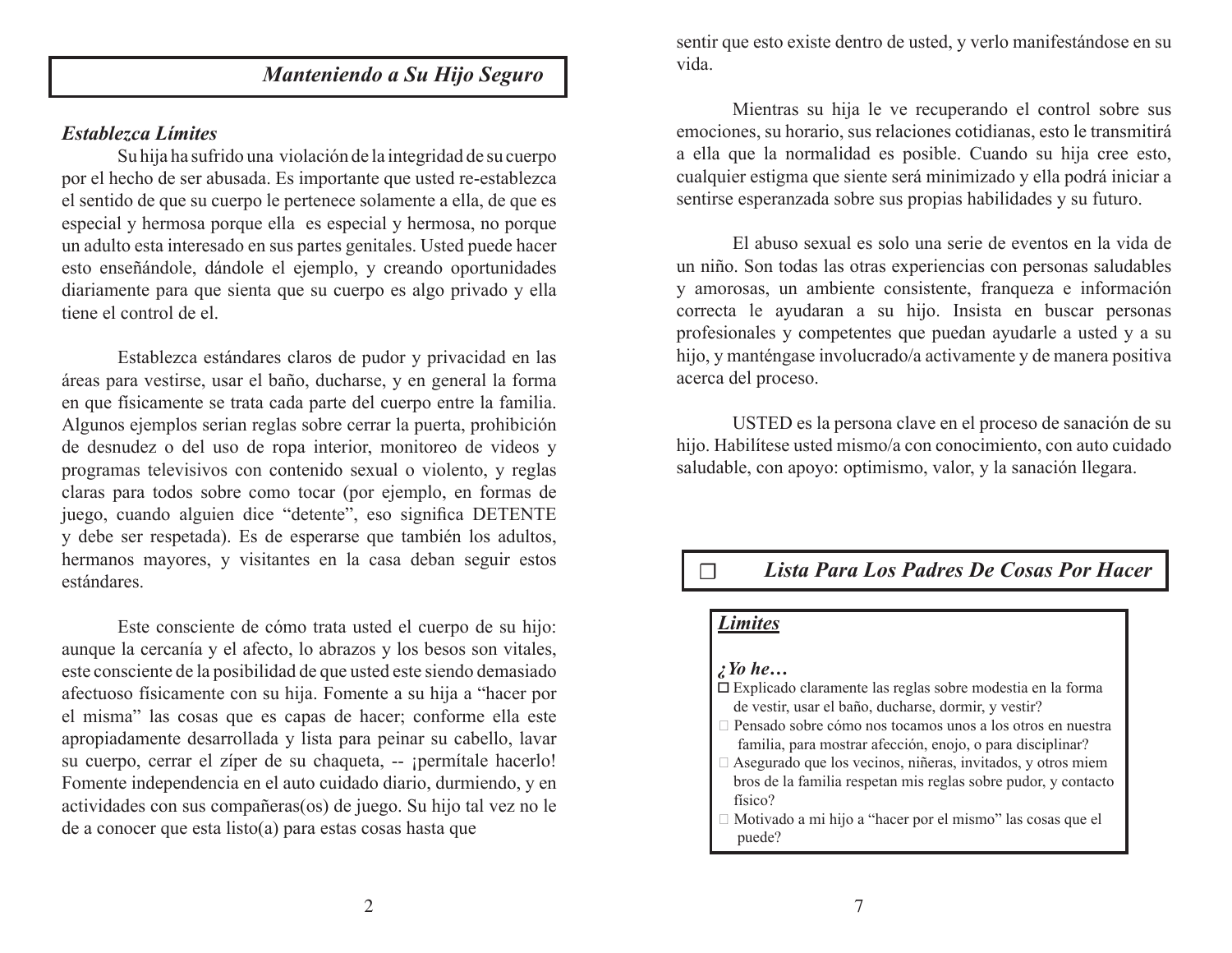le vea actuar de manera competente para encontrar y mantener "buen" amor, ella va a poder distinguir entre relaciones saludables y no-saludables. Si usted se rodea de un estilo de vida malsano (incluyendo personas, hábitos, opiniones) en su propia vida, su hija no sabrá la diferencia, por lo tanto, cultive lo mejor para sí mismo(a). Grupos de apoyo, amistades y afiliaciones religiosas, involucramiento en la comunidad, consejería, ejercicio, buscar las coas que le generan sentimientos de alegría y paz – sea lo que sea "apropiado" para su estilo de vida, creencias, es lo que usted necesita buscar tiempo para realizar.

Realice un plan sobre como usted va a cuidar de si misma durante este tiempo de angustia. Escriba las cinco cosas o actividades más importantes que le ayudan a sentirse feliz o que le permiten relajarse (un baño caliente, visitar amistades, una tarde sin responsabilidades, etc.) y prográmese a realizar por lo menos una de ellas cada semana. Con frecuencia los padres están muy cansados y ocupados cuidando de otros y obteniendo las cosas necesarias al punto de perder la importancia de lo que ellos necesitan para mantener su propio bienestar. Sin este, los padres son mucho menos eficaces en sus esfuerzos por ayudar a su hijo.

*Planee tiempo…*

- para estar en calma;
- para estar activo;
- para reír lo más posible;
- para estar con personas que le respetan, apoyan, y le aman;
- para respetar, apoyar, y amar a personas cercanas a usted

"Cosas malas" ocurren, los niños se lastiman, la gente siente dolor: estas son realidades de la vida. Para algunos niños, el abuso sexual es parte de esa realidad. Este reto para un/a padre/madre de un niño que ha sido abusado es el mantener un sentimiento de impotencia en el futuro, y de simplemente "seguir adelante". Entre más exitoso/a sea al hacer esto, más resistente para recupere va a ser su hijo. Recuerde para que su hijo tenga un sentido de seguridad y bienestar que usted desea para él, el primero tiene que

usted le de a conocer que usted sabe que el puede hacer "por si  $mismo(a)$ ".

Bríndele oportunidades para utilizar su cuerpo de forma física enfatizando sus fortalezas y el poder de forma adecuado para su edad (versus poder sexual inapropiado para su edad o como objeto para ser dominado o utilizado para satisfacer las necesidades de otros). Ejemplos de esto incluyen gimnasia, artes marciales, o dominio de habilidades que involucren sus manos o movimientos. Las responsabilidades por las labores del hogar, siempre y cuando sean apropiadas para la edad del niño, proveen oportunidades a los niños de utilizar sus habilidades físicas y mentales par contribuir al bienestar de la familia. El cuidar animales u otras actividades que involucran animales o plantas son también maneras útiles paraqué los niños entiendan la forma en que el proveer cuidado y tener una responsabilidad sobre algo mas vulnerable puede ser gratificante y muy significativo. El poder puede generarse de uno mismo por medio de gentileza y cuidado y no tiene que ser manifestado por medio de la fuerza y manipulación física.

### *Educación sobre Sexo y Seguridad*

Esta es una de las herramientas más poderosas que usted puede darle a sus niños: información acerca de sus cuerpos, sus derechos, y sus responsabilidades. ¡Como sea que usted lo haga, hágalo! Existen numerosos libros y recursos de donde elegir. Utilice materiales que "coinciden" con sus valores y creencias. Algunos materiales están diseñados solamente para darle información y depende de usted de relacionarlos con sus antecedentes. Otros materiales proveen las dos cosas, información y su propia interpretación, tal vez reflejando ciertas creencias y estándares morales. Usted no mandaría a sus hijos a el mundo sin saber como cruzar la calle de forma segura, o sin información adecuada acerca de que deben hacer si se encuentran con un fosforo o u con una arma de fuego. De la misma manera, la información sobre el sexo y seguridad no les asustara. El conocimiento hace lo contrario: cuando ellos saben lo que saben, esto les ayuda a los niños a sentirse seguros y con poder.